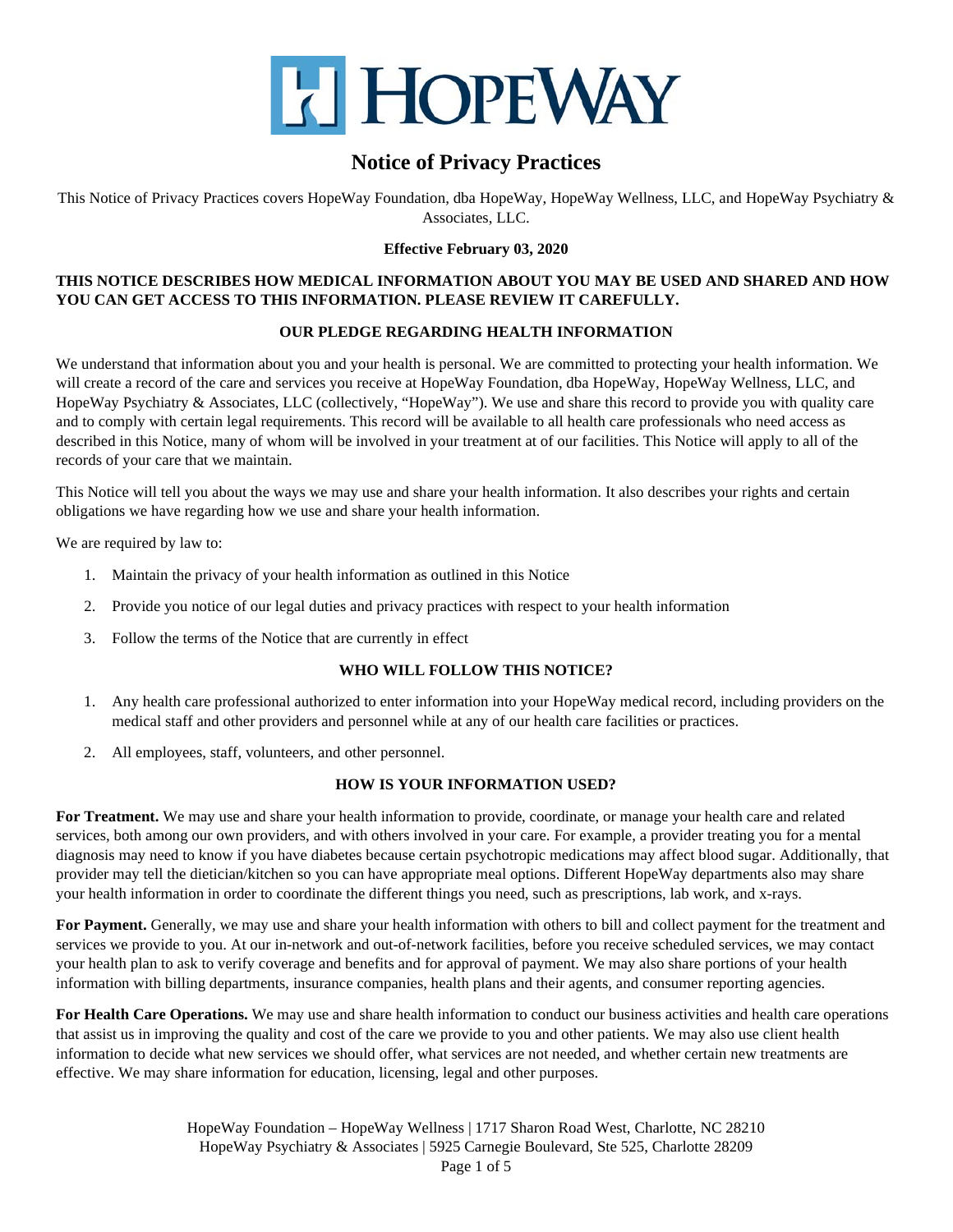

**Appointment Reminders.** We may use and share information to contact you as a reminder that you have an appointment for treatment or care.

**Treatment Alternatives.** We may use and share health information to tell you about or recommend possible treatment options or alternatives that may be of interest to you.

**Health Related Benefits and Services.** We may use and share health information to tell you about health related benefits or services that may be of interest to you, or to tell you about a new facility that we are opening.

**Business Associates.** We sometimes hire other people to help us perform our services or operate our entities. We may share your health information with them so that they can perform the job we have asked them to do. We require them to protect your health information and keep it confidential. For example, we may hire a transcription service to transcribe parts of your medical record, or collection agencies to collect payment.

## **USES OF HEALTH INFORMTION FROM WHICH YOU MAY OPT OUT**

**Fundraising and Marketing Activities.** We may use your health information to contact you in an effort to raise money for HopeWay and its operations. We may share health information with a related foundation which may contact you regarding raising money for a treatment or service related cause. All health information utilized for marketing purposes will have all identifiers removed to make it anonymous. You have a right to opt out of fundraising and marketing communications.

**Mental Health.** Your information can be shared with other providers outside of the facility for purposes of treatment, payment, and health care operations. You have the right to opt out of the mental health facility information being available by requesting to opt out in writing and submitting it to your mental health provider and submitting it. Please allow five (5) business days for the opt out to take effect. You can opt back in by giving similar notice. Note that there are some situations in which we can share your mental health information even if you opt out, such as in an emergency.

**Individuals Involved in Your Care or Payment for Your Care.** We may share your health information with a family member, personal representative, friend or other person you identify. We will share information that is directly related to their involvement in your care or payment for your care. For example, if you are on a spouse's insurance plan, your spouse may have access to a bill of services provided. We may share information when it is necessary to notify them of your location, general condition or death. In an emergency, or if you are unable to make decisions for yourself, we will use our professional judgment to decide if it is in your best interest to share your health information with a person involved in your care. If you bring family members or others to your appointments and do not tell us that you object to them hearing your medical information, then we are allowed to interpret that as your consent for them to do so.

### **SPECIAL SITUATIONS**

In some situations, we may use or share your health information without your permission or allowing you an opportunity to object. Examples of these situations include:

- 1. When required by law
- 2. For organ, eye or tissue donation purposes
- 3. For public health activities (such as to prevent or control disease, injury, or disability; to report reactions to medicine or problems with medical products, etc.)
- 4. For health oversight activities for a legal proceeding
- 5. To law enforcement
- 6. To avoid a serious threat to health or safety

HopeWay Foundation – HopeWay Wellness | 1717 Sharon Road West, Charlotte, NC 28210 HopeWay Psychiatry & Associates | 5925 Carnegie Boulevard, Ste 525, Charlotte 28209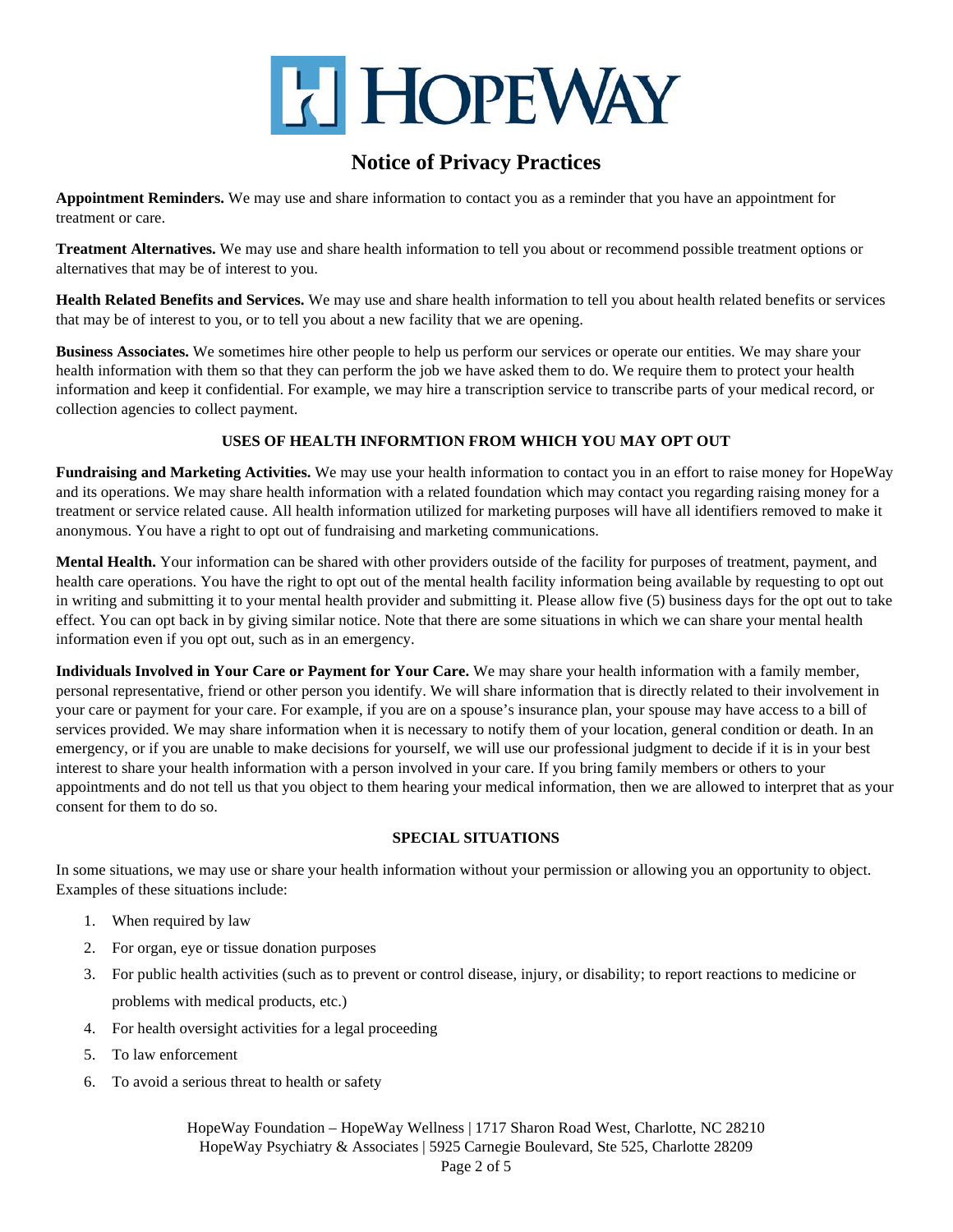

- 7. To coroners, medical examiners and funeral directors for disaster relief
- 8. For research
- 9. For specialized government functions for workers' compensation

## **STATE AND FEDERAL LAWS**

Sometimes, state or federal laws require us to protect or share your health information in keeping with or in addition to the ways stated in this Notice. For example, state law protects your health information under the provider-client privilege. There are also situations when we are required or permitted to share your information under the law, such as child abuse. The following are just a few examples of some common situations where state or federal laws require us to protect or share your information:

**Treatment for Drug and Alcohol Use.** If you receive treatment for drug or alcohol use in a federally funded rehabilitation center, federal law prevents us from release that information, except in certain situations. For example, if there is an emergency or if you threaten to hurt someone, we can share the information as necessary.

**Unemancipated Minors**. In North Carolina, if you are under the age of 18, are not married and have not been legally emancipated, you can consent to treatment for pregnancy, drug and/or alcohol abuse, venereal disease, or emotional disturbances without an adult. This information will remain confidential, unless your provider determines your parents or guardian need to know this information because there is a serious threat to your life or health, or your parents or guardian have specifically asked about your treatment. Note that minors are still required to get parental or court consent for an abortion.

**Inspections and Surveys.** Our facilities and services are subject to inspection by state and federal agencies and accreditation representatives who may review client health information, which we are required to provide. For example, the State may ask to review records as part of their review of our license or review of a complaint (you may have certain rights to object to review of your record). A licensing board may also review records when evaluating a provider's qualifications or investigating a matter.

## **OTHER USES OF HEALTH INFORMATION**

In most cases, we require your written permission to use or share psychotherapy notes, or to share your information in a way that constitutes sale of health information. Before we use or share your health information in a manner not covered by this Notice or required or permitted by applicable laws, we will ask for your written permission. We may also remove all identifiers from your information to make it anonymous, and use or share it for other purposes.

## **YOUR RIGHTS REGARDING YOUR HEALTH INFORMATION**

You have the following rights regarding the health information we maintain about you:

### **Access to a Copy of Your Health Records**

- 1. You can ask to see and get a copy of your health record and other health information. You may not be able to get all of your information in a few special cases. For example, if your provider decides something in your file might endanger you or someone else, your request for access may be denied.
	- a. In most cases, copies of your health record will be given to you within 30 days, but this time frame can be extended for another 30 days, if needed.
	- b. You may have to pay for the cost of copying and mailing if you request copies and mailing.
- 2. To request a copy of your health record, submit a written letter to HopeWay Medical Records.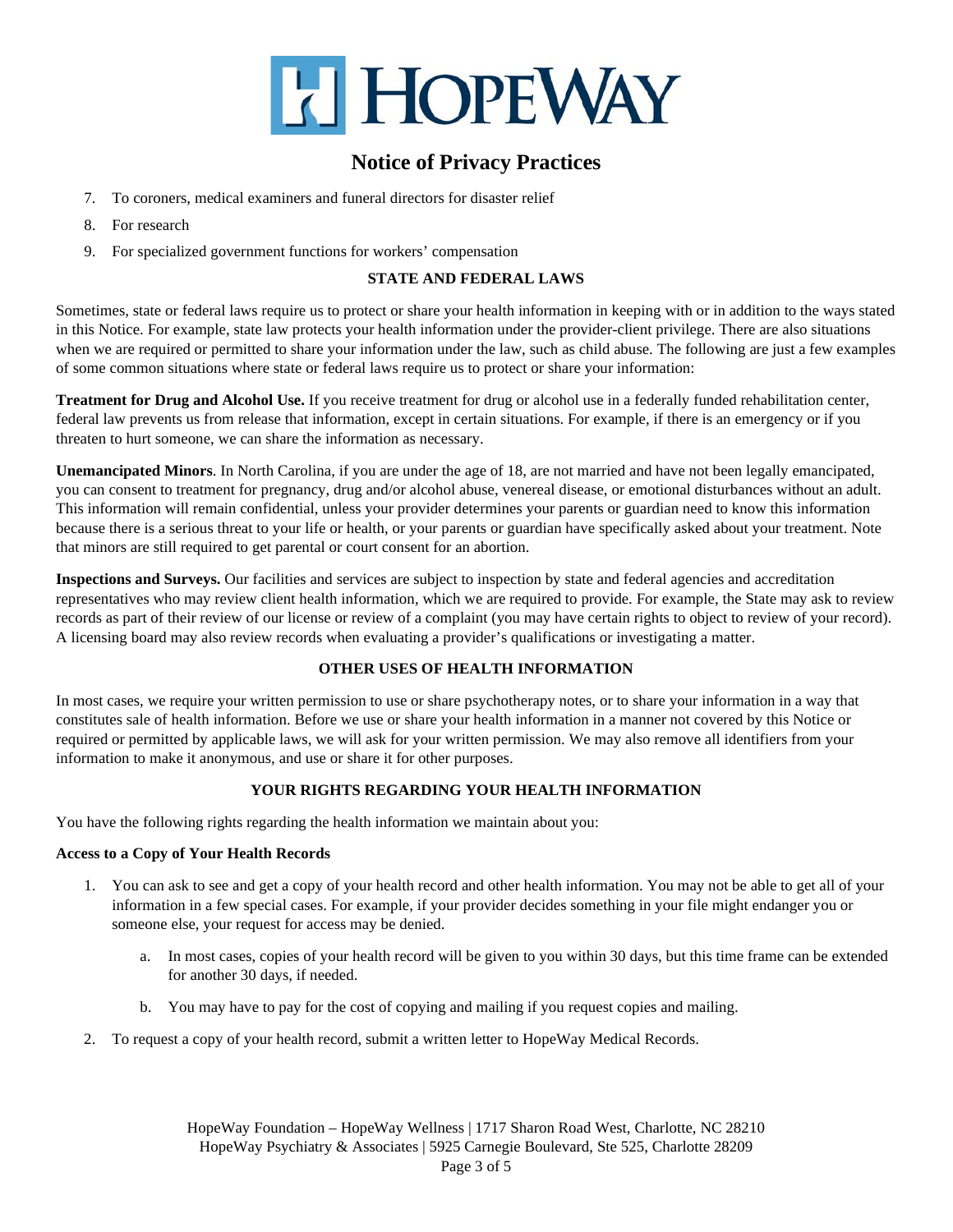

### **Revoke an Authorization**

1. If you have provided us permission to use or share your health information, you may revoke that permission at any time by writing a letter to HopeWay. If you revoke your permission, we will no longer use or share your health information for the reasons covered by your written authorization. You understand that we are unable to take back any information we have already shared before you notified us of your revocation.

#### **Request Changes to Your Health Information**

- 1. You can ask to change or add information to your health record that you think is wrong or incomplete. A request to change your health information is also known as a "request for amendment." The provider has the right to decide whether to grant the request for amendment. For example, if you and your provider agree that your file has the wrong result for a test, the provider will change it. If, however, your provider believes the test result is correct, then your request for a change may be denied, but your disagreement will be noted in your file.
	- a. To request an amendment, you must write a letter to HopeWay. You must describe the amendment and provide a reason why it should be made.
	- b. We will usually respond to your request for amendment within 60 days, but it may take an extra 30 days in some cases. If we need an extension, we will provide you with the reason.

#### **Obtain a List of When and Why Your Health Information Was Shared**

- 1. You have the right to request an "accounting of disclosures." This is a list of the people with whom your health information has been shared (it does not include those involved in treatment, payment, or for health care operations, or as authorized by you). To get this list, you must write a letter to HopeWay requesting an "accounting of disclosures." You must include the time frame for the request.
	- a. You can get an accounting of disclosures, at no charge, every 12 months. There may be a charge for more than one report within a 12 month time frame.
	- b. In most cases, we will get you the accounting of disclosures within 60 days, but it may take an extra 30 days in some cases. If we need an extension, we will provide you with the reason.

#### **Request Restrictions on Sharing of Your Information**

- 1. You have the right to request a restriction or limitation on the health information we use or share about you for treatment, payment or health care operations. You also have the right to request that we limit the health information we share about you to someone who is involved in your care, such as a family member or friend. For example, you could ask that we not share with your sibling's information about a surgery you had. To request a restriction, you must write a letter to HopeWay. In your request, you must tell us (1) what information you want to limit; (2) whether you want to limit the use, or sharing of information, or both; and (3) to whom you want the limits to apply (for example, sharing with your spouse). *We are not required to agree to your request.* If we do agree, your restrictions may not be followed in some situations, such as emergencies or when required by law.
- 2. Note that if you ask us not to share health information with your health plan for items or services for which you paid in full, out of pocket, we will not share the information with the plan.

#### **Request that We Change How We Contact You**

1. You can make reasonable requests to be contacted at different places or in different ways. For example, you can have the nurse call you on your cell phone instead of your home number, or ask that your lab results be sent to your office instead of

> HopeWay Foundation – HopeWay Wellness | 1717 Sharon Road West, Charlotte, NC 28210 HopeWay Psychiatry & Associates | 5925 Carnegie Boulevard, Ste 525, Charlotte 28209